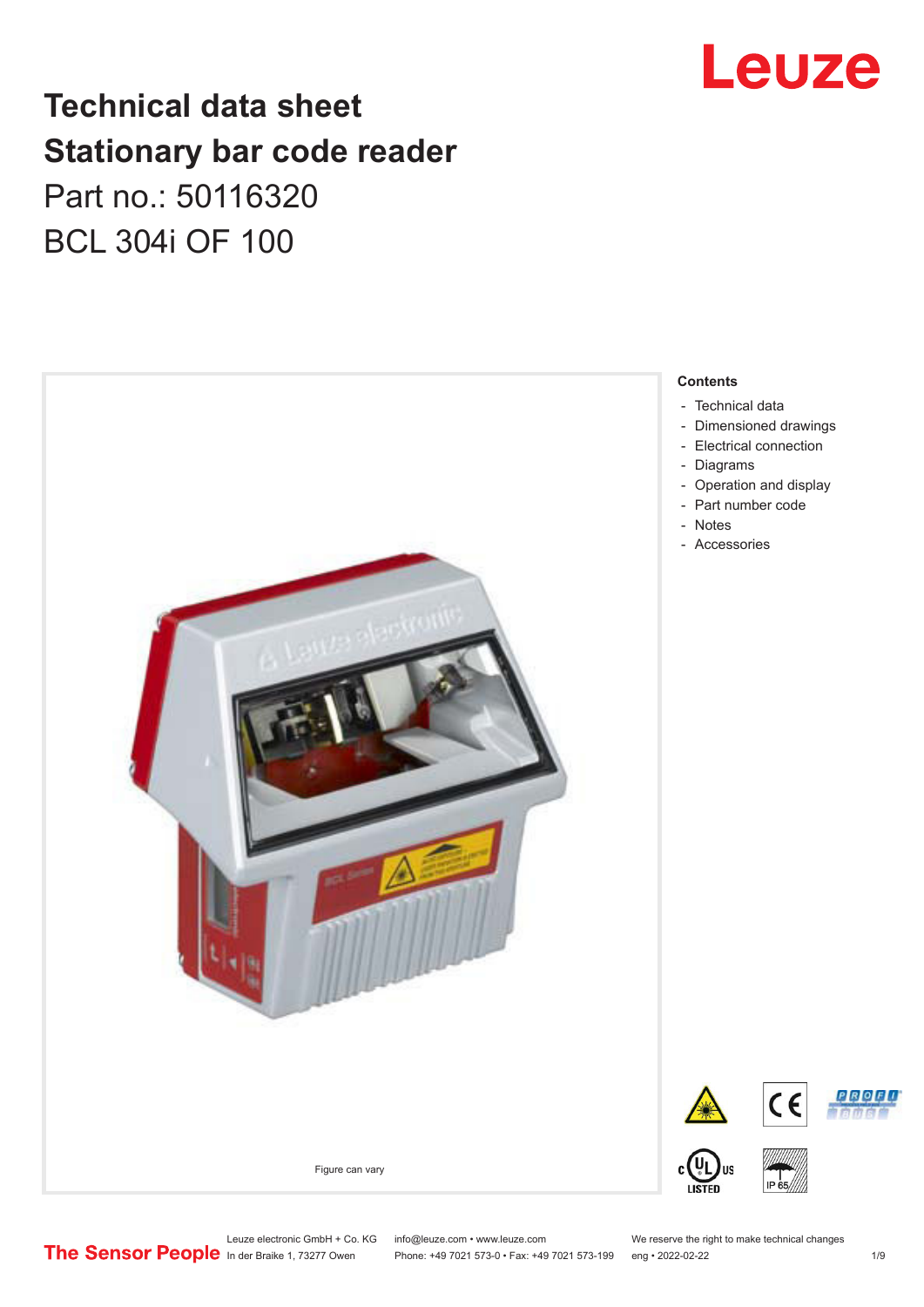### <span id="page-1-0"></span>**Technical data**

#### **Basic data**

| <b>Series</b>                              | <b>BCL 300i</b>                    |  |  |
|--------------------------------------------|------------------------------------|--|--|
| <b>Functions</b>                           |                                    |  |  |
| <b>Functions</b>                           | Alignment mode                     |  |  |
|                                            | AutoConfig                         |  |  |
|                                            | AutoControl                        |  |  |
|                                            | AutoReflAct                        |  |  |
|                                            | Code fragment technology           |  |  |
|                                            | <b>LED</b> indicator               |  |  |
|                                            | Reference code comparison          |  |  |
|                                            |                                    |  |  |
| <b>Characteristic parameters</b>           |                                    |  |  |
| <b>MTTF</b>                                | 110 years                          |  |  |
|                                            |                                    |  |  |
| <b>Read data</b>                           |                                    |  |  |
| Code types, readable                       | 2/5 Interleaved                    |  |  |
|                                            | Codabar                            |  |  |
|                                            | Code 128                           |  |  |
|                                            | Code 39                            |  |  |
|                                            | Code 93                            |  |  |
|                                            | <b>EAN 8/13</b>                    |  |  |
|                                            | GS1 Databar Expanded               |  |  |
|                                            | <b>GS1 Databar Limited</b>         |  |  |
|                                            | <b>GS1 Databar Omnidirectional</b> |  |  |
|                                            | <b>UPC</b>                         |  |  |
| Scanning rate, typical                     | $1,000$ scans/s                    |  |  |
| Bar codes per reading gate, max.<br>number | 64 Piece(s)                        |  |  |

#### **Optical data**

| <b>Reading distance</b>             | $80455$ mm                                                 |
|-------------------------------------|------------------------------------------------------------|
| Light source                        | Laser, Red                                                 |
| Wavelength                          | 655 nm                                                     |
| Laser class                         | 1, IEC/EN 60825-1:2014                                     |
| <b>Transmitted-signal shape</b>     | Continuous                                                 |
| <b>Modulus size</b>                 | $0.30.5$ mm                                                |
| <b>Reading method</b>               | Oscillating-mirror scanner                                 |
| <b>Beam deflection</b>              | Via rotating polygon wheel + stepping<br>motor with mirror |
| Light beam exit                     | Zero position at side at angle less than<br>$90^{\circ}$   |
| <b>Oscillating mirror frequency</b> | 10 Hz                                                      |
| Max. swivel angle                   | $20^{\circ}$                                               |
|                                     |                                                            |

#### **Electrical data**

**Protective circuit** Polarity reversal protection

| Performance data              |              |
|-------------------------------|--------------|
| Supply voltage U <sub>p</sub> | 18  30 V, DC |
| Power consumption, max.       | 9 W          |
|                               |              |
| Inputs/outputs selectable     |              |
| Output current, max.          | 60 mA        |

| Number of inputs/outputs selectable 2 Piece(s) |      |  |
|------------------------------------------------|------|--|
| Input current, max.                            | 8 mA |  |

#### **Interface**

**Type** PROFIBUS DP

Leuze

|                          | <b>PROFIBUS DP</b>                 |                                                                                               |  |
|--------------------------|------------------------------------|-----------------------------------------------------------------------------------------------|--|
|                          | <b>Function</b>                    | Process                                                                                       |  |
|                          | <b>Classification</b>              | V <sub>1</sub>                                                                                |  |
|                          | <b>Transmission speed</b>          | 0.0096  12 Mbit/s                                                                             |  |
|                          |                                    |                                                                                               |  |
| <b>Service interface</b> |                                    |                                                                                               |  |
| Type                     |                                    | <b>USB 2.0</b>                                                                                |  |
|                          |                                    |                                                                                               |  |
|                          | <b>USB</b><br><b>Function</b>      | Configuration via software                                                                    |  |
|                          |                                    | Service                                                                                       |  |
|                          |                                    |                                                                                               |  |
|                          | <b>Connection</b>                  |                                                                                               |  |
|                          | <b>Number of connections</b>       | 1 Piece(s)                                                                                    |  |
|                          |                                    |                                                                                               |  |
|                          | <b>Connection 1</b>                |                                                                                               |  |
|                          | <b>Function</b>                    | <b>BUS IN</b>                                                                                 |  |
|                          |                                    | Connection to device                                                                          |  |
|                          |                                    | Data interface                                                                                |  |
|                          |                                    | PWR / SW IN / OUT                                                                             |  |
|                          |                                    | Service interface                                                                             |  |
|                          | <b>Type of connection</b>          | Plug connector, It is essential to use a<br>connection unit when commissioning the<br>device. |  |
|                          | No. of pins                        | $32 - pin$                                                                                    |  |
|                          | <b>Type</b>                        | Male                                                                                          |  |
|                          |                                    |                                                                                               |  |
|                          | <b>Mechanical data</b>             |                                                                                               |  |
|                          |                                    |                                                                                               |  |
|                          | Design                             | Cubic                                                                                         |  |
|                          | Dimension (W x H x L)              | 125 mm x 58 mm x 110 mm<br>Metal                                                              |  |
|                          | <b>Housing material</b>            |                                                                                               |  |
|                          | <b>Metal housing</b>               | Diecast aluminum<br>Glass                                                                     |  |
|                          | Lens cover material                | 580 g                                                                                         |  |
|                          | Net weight                         | Red                                                                                           |  |
|                          | <b>Housing color</b>               | Silver                                                                                        |  |
|                          |                                    |                                                                                               |  |
|                          | <b>Type of fastening</b>           | Dovetail grooves                                                                              |  |
|                          |                                    | Fastening on back                                                                             |  |
|                          |                                    | Via optional mounting device                                                                  |  |
|                          | <b>Operation and display</b>       |                                                                                               |  |
|                          | Type of display                    | LED                                                                                           |  |
|                          | <b>Number of LEDs</b>              | 2 Piece(s)                                                                                    |  |
|                          | <b>Type of configuration</b>       | Via web browser                                                                               |  |
|                          | <b>Environmental data</b>          |                                                                                               |  |
|                          | Ambient temperature, operation     | 040 °C                                                                                        |  |
|                          | Ambient temperature, storage       | $-20$ 70 °C                                                                                   |  |
|                          | Relative humidity (non-condensing) | 090%                                                                                          |  |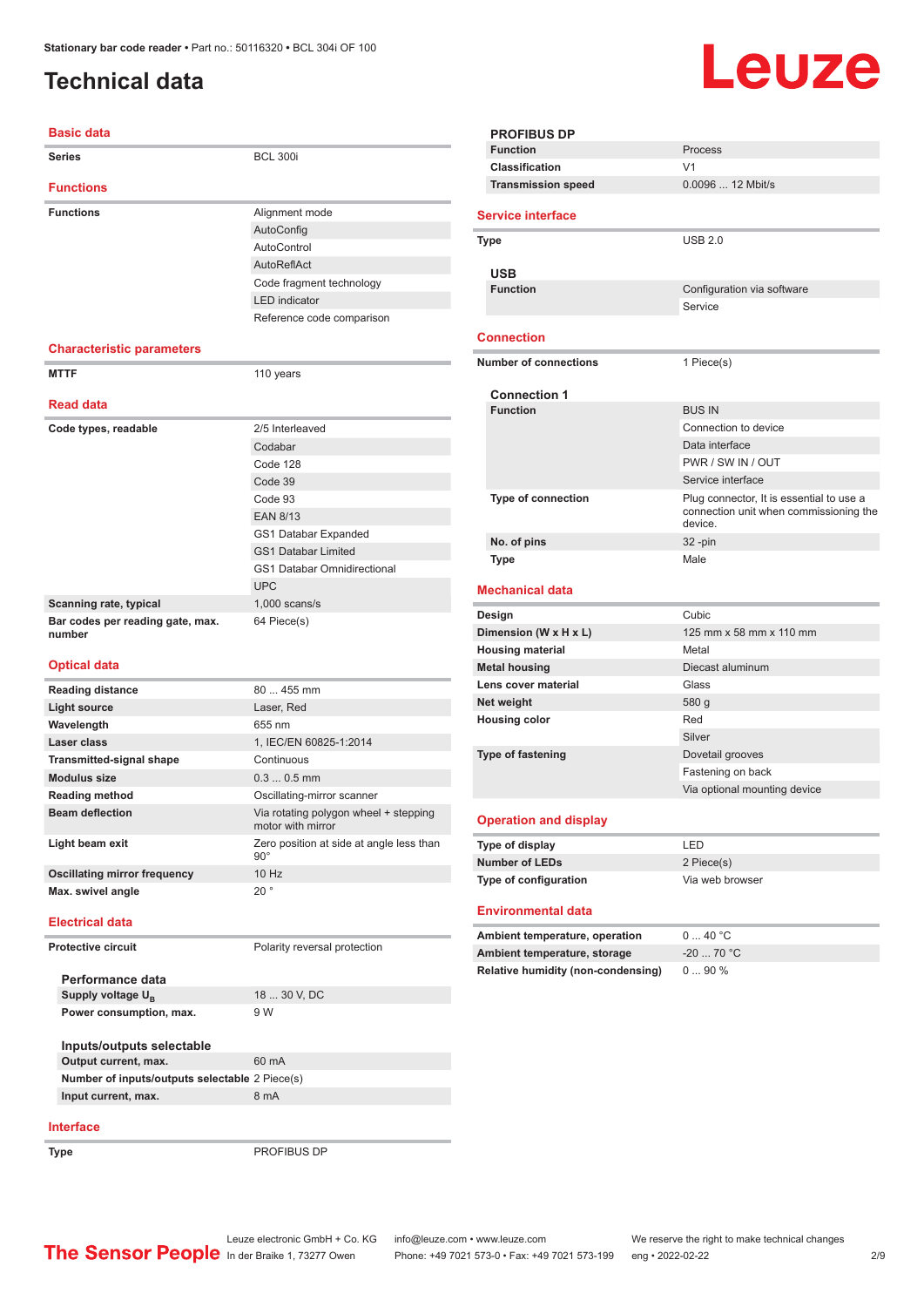## <span id="page-2-0"></span>**Technical data**

## Leuze

#### **Certifications**

| Degree of protection                                               | IP 65                    |
|--------------------------------------------------------------------|--------------------------|
| <b>Protection class</b>                                            | Ш                        |
| <b>Certifications</b>                                              | c UL US                  |
| Test procedure for EMC in accordance EN 55022                      |                          |
| with standard                                                      | EN 61000-4-2, -3, -4, -6 |
| Test procedure for shock in<br>accordance with standard            | IEC 60068-2-27, test Ea  |
| Test procedure for continuous shock<br>in accordance with standard | IEC 60068-2-29, test Eb  |
| Test procedure for vibration in<br>accordance with standard        | IEC 60068-2-6, test Fc   |

#### **Classification**

| <b>Customs tariff number</b> | 84719000 |
|------------------------------|----------|
| <b>ECLASS 5.1.4</b>          | 27280102 |
| <b>ECLASS 8.0</b>            | 27280102 |
| <b>ECLASS 9.0</b>            | 27280102 |
| ECLASS 10.0                  | 27280102 |
| <b>ECLASS 11.0</b>           | 27280102 |
| ECLASS 12.0                  | 27280102 |
| <b>ETIM 5.0</b>              | EC002550 |
| <b>ETIM 6.0</b>              | EC002550 |
| <b>ETIM 7.0</b>              | EC002550 |

### **Dimensioned drawings**

All dimensions in millimeters









- B Swivel angle of the laser beam: ± 20 °
- C Deflection angle of the laser beam:  $\pm$  30 $^{\circ}$
- D M4 thread (5 deep)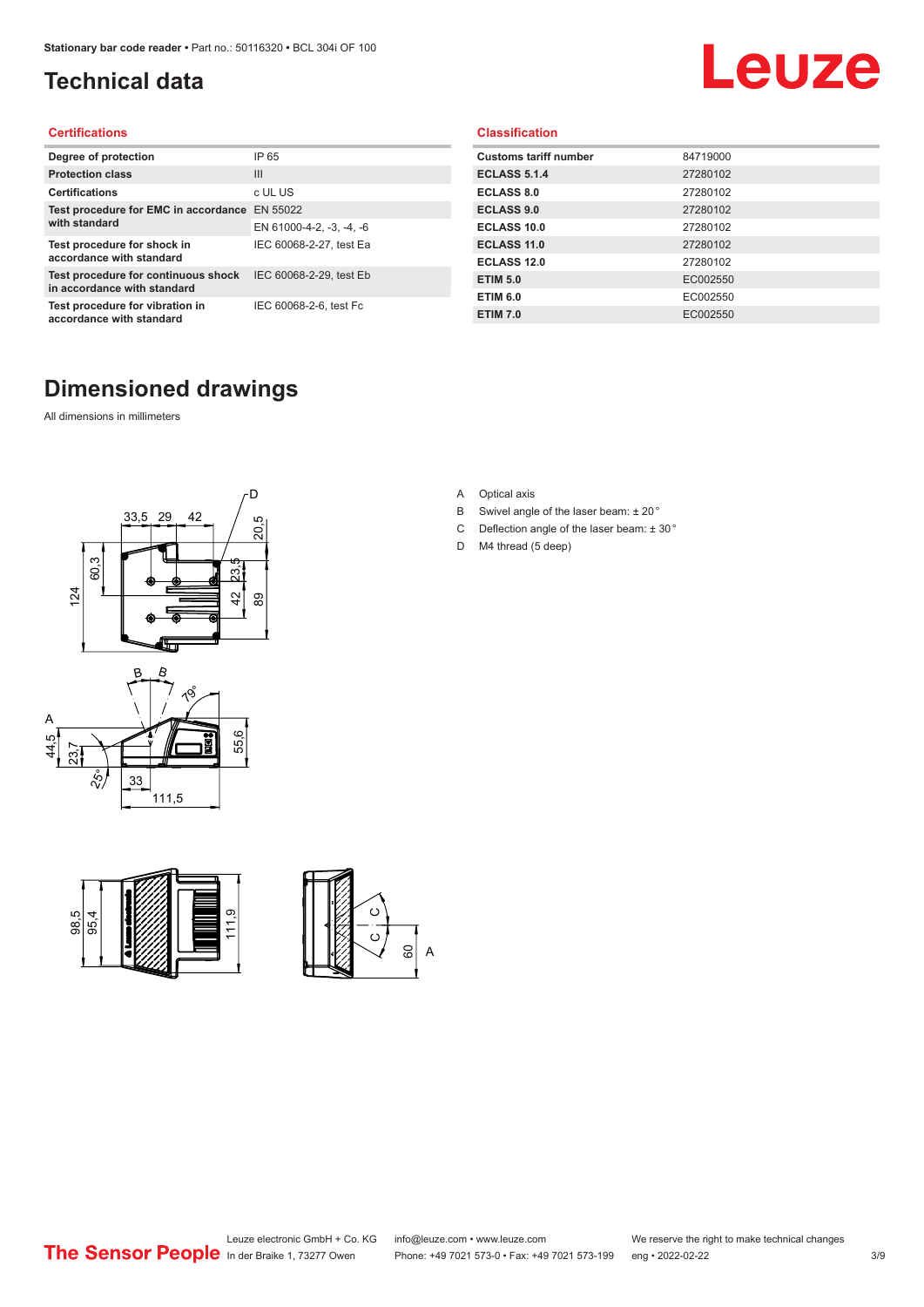#### <span id="page-3-0"></span>**Electrical connection**

## Leuze

#### **Connection 1**

| <b>Function</b>           | <b>BUS IN</b>                                                              |
|---------------------------|----------------------------------------------------------------------------|
|                           | Connection to device                                                       |
|                           | Data interface                                                             |
|                           | PWR / SW IN / OUT                                                          |
|                           | Service interface                                                          |
| <b>Type of connection</b> | Plug connector                                                             |
| <b>Type of connection</b> | It is essential to use a connection unit when<br>commissioning the device. |
| No. of pins               | $32 - pin$                                                                 |
| <b>Type</b>               | Male                                                                       |

#### **Diagrams**

#### Reading field curve



x Reading field distance [mm]

y Reading field width [mm]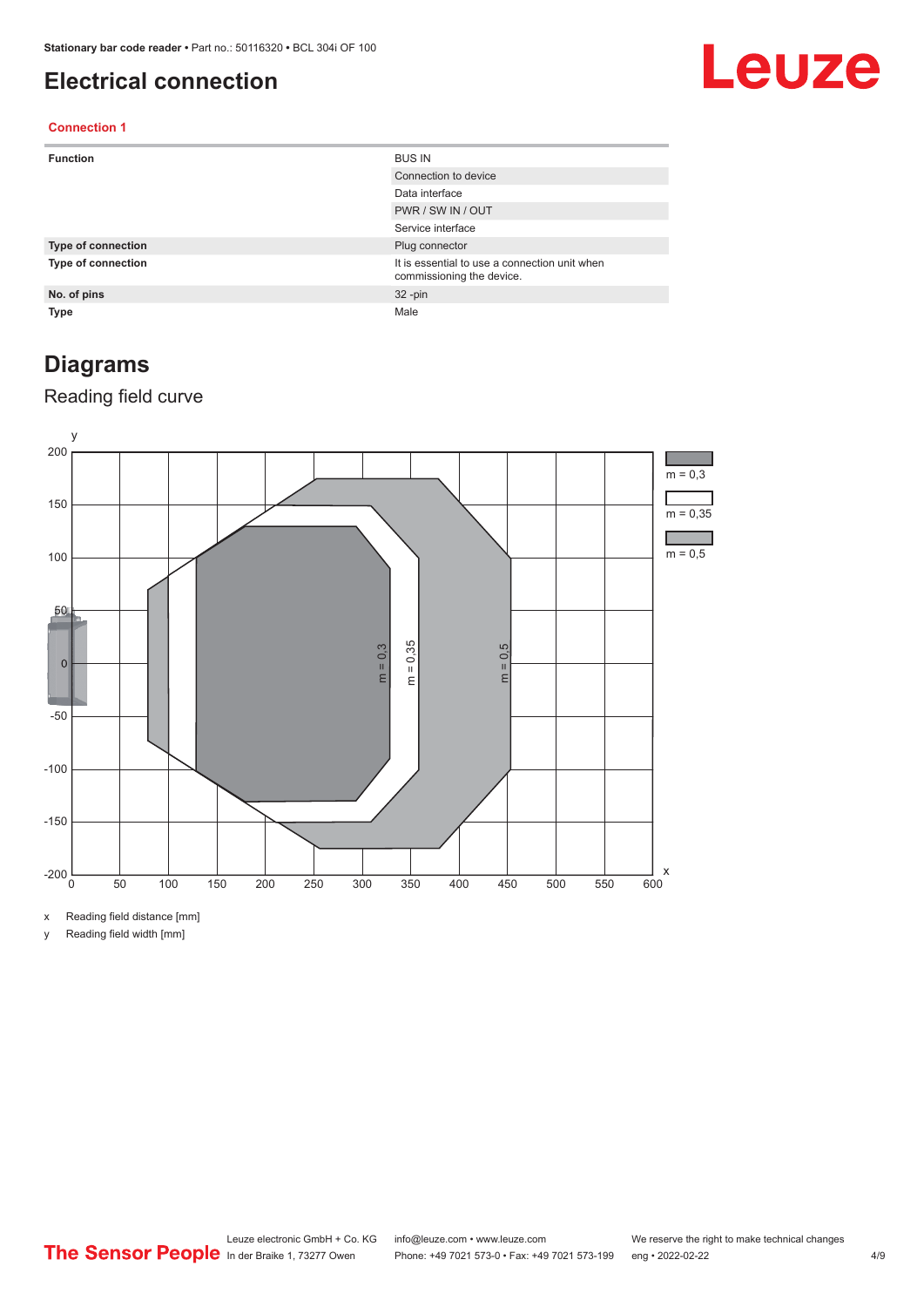#### <span id="page-4-0"></span>**Diagrams**

# Leuze

#### Lateral reading field curve



x Reading field distance [mm]

y Reading field height [mm]

### **Operation and display**

| LED            |            | <b>Display</b>                        | <b>Meaning</b>                  |  |
|----------------|------------|---------------------------------------|---------------------------------|--|
|                | <b>PWR</b> | Green, flashing                       | Device ok, initialization phase |  |
|                |            | Green, continuous light               | Device OK                       |  |
|                |            | Green, briefly off - on               | Reading successful              |  |
|                |            | green, briefly off - briefly red - on | Reading not successful          |  |
|                |            | Orange, continuous light              | Service mode                    |  |
|                |            | Red, flashing                         | Device OK, warning set          |  |
|                |            | Red, continuous light                 | Error, device error             |  |
| $\overline{2}$ | <b>BUS</b> | Green, flashing                       | Initialization                  |  |
|                |            | Green, continuous light               | Bus operation ok                |  |
|                |            | Red, flashing                         | Communication error             |  |
|                |            | Red, continuous light                 | Bus error                       |  |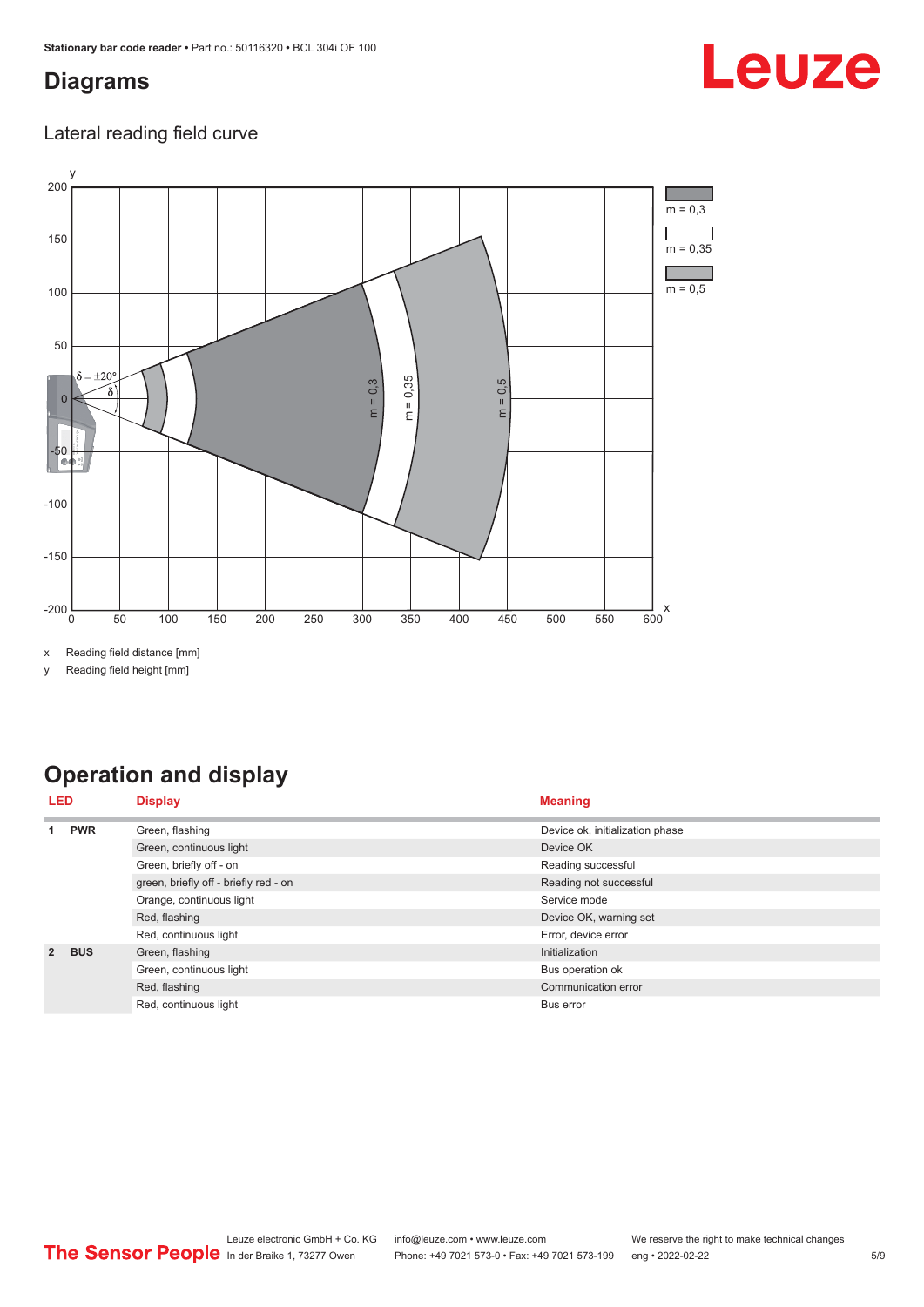#### <span id="page-5-0"></span>**Part number code**

Part designation: **BCL XXXX YYZ AAA BB CCCC**



| <b>BCL</b>  | <b>Operating principle</b><br>BCL: bar code reader                                                                                                                                                                                       |
|-------------|------------------------------------------------------------------------------------------------------------------------------------------------------------------------------------------------------------------------------------------|
| <b>XXXX</b> | Series/interface (integrated fieldbus technology)<br>300i: RS 232 / RS 422 (stand-alone)<br>301i: RS 485 (multiNet slave)<br>304i: PROFIBUS DP<br>308i: EtherNet TCP/IP, UDP<br>338i: EtherCAT<br>348i: PROFINET RT<br>358i: EtherNet/IP |
| YY          | <b>Scanning principle</b><br>S: line scanner (single line)<br>R1: line scanner (raster)<br>O: oscillating-mirror scanner (oscillating mirror)                                                                                            |
| z           | <b>Optics</b><br>N: High Density (close)<br>M: Medium Density (medium distance)<br>F: Low Density (remote)<br>L: Long Range (very large distances)<br>J: ink-jet (depending on the application)                                          |
| AAA         | Beam exit<br>100: lateral<br>102: front                                                                                                                                                                                                  |
| <b>BB</b>   | <b>Special equipment</b><br>D: With display<br>H: With heating<br>DH: optionally with display and heating<br>P: plastic exit window                                                                                                      |
| cccc        | <b>Functions</b><br>F007: optimized process data structure                                                                                                                                                                               |
| <b>Note</b> |                                                                                                                                                                                                                                          |



 $\%$  A list with all available device types can be found on the Leuze website at www.leuze.com.

#### **Notes**

**Observe intended use!** Λ  $\%$  This product is not a safety sensor and is not intended as personnel protection.  $\%$  The product may only be put into operation by competent persons.  $\%$  Only use the product in accordance with its intended use.

| <b>ATTENTION! LASER RADIATION - CLASS 1 LASER PRODUCT</b>                                                                                                                                                                                                                                     |
|-----------------------------------------------------------------------------------------------------------------------------------------------------------------------------------------------------------------------------------------------------------------------------------------------|
| The device satisfies the requirements of IEC/EN 60825-1:2014 safety requlations for a product of laser class 1 and complies with 21 CFR 1040.10 except<br>for conformance with IEC 60825-1 Ed. 3., as described in Laser Notice No. 56, dated May 8, 2019.                                    |
| $\&$ Observe the applicable statutory and local laser protection regulations.<br>$\%$ The device must not be tampered with and must not be changed in any way.<br>There are no user-serviceable parts inside the device.<br>Repairs must only be performed by Leuze electronic GmbH + Co. KG. |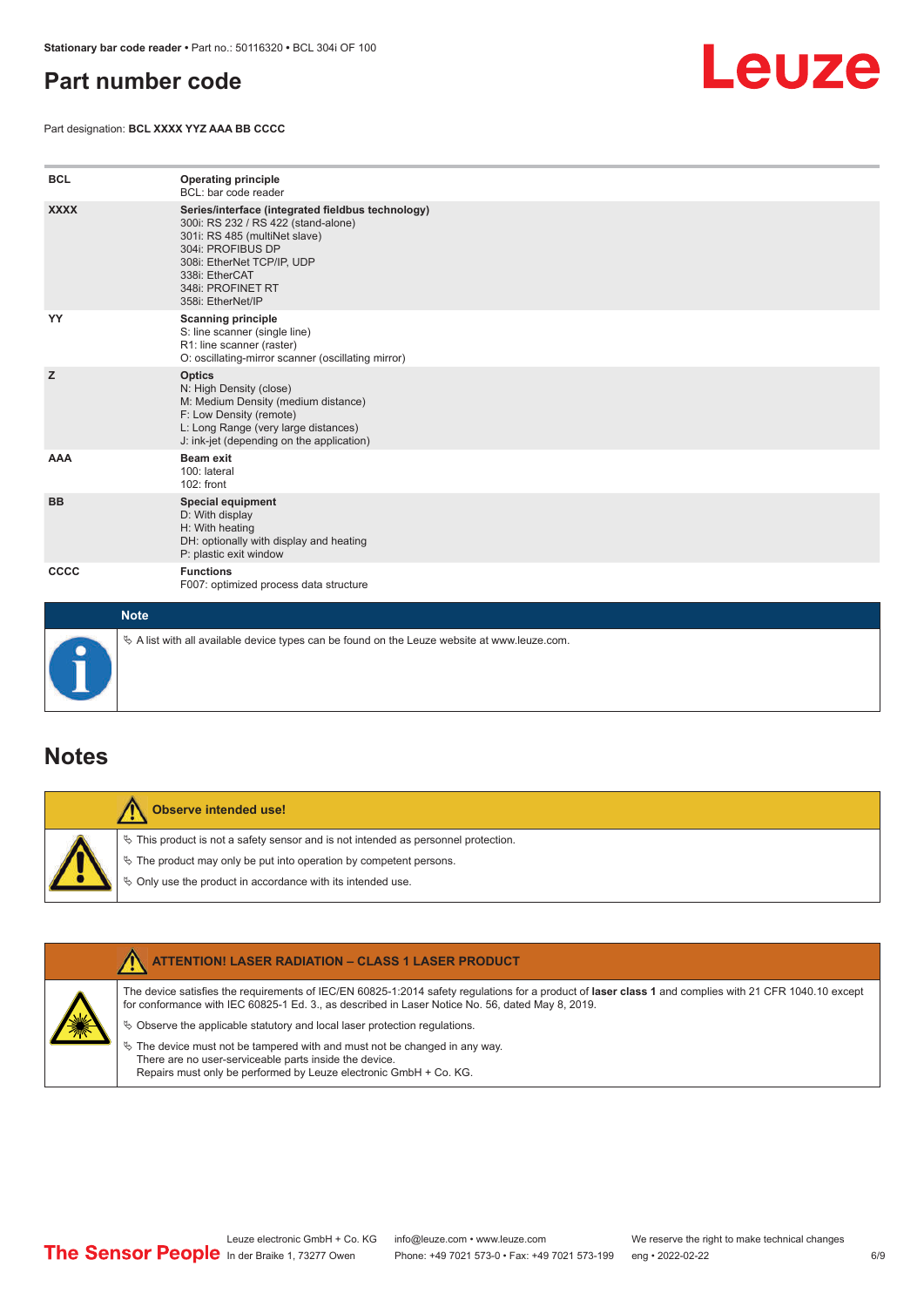#### **Accessories**

## Leuze

### Connection technology - Connection cables

|  | Part no. | <b>Designation</b>      | <b>Article</b>   | <b>Description</b>                                                                                                                                                                                 |
|--|----------|-------------------------|------------------|----------------------------------------------------------------------------------------------------------------------------------------------------------------------------------------------------|
|  | 50135243 | KD PB-M12-4A-P3-<br>050 | Connection cable | Suitable for interface: PROFIBUS DP<br>Connection 1: Connector, M12, Axial, Female, B-coded, 5-pin<br>Connection 2: Open end<br>Shielded: Yes<br>Cable length: 5,000 mm<br>Sheathing material: PUR |
|  | 50132079 | KD U-M12-5A-V1-<br>050  | Connection cable | Connection 1: Connector, M12, Axial, Female, A-coded, 5-pin<br>Connection 2: Open end<br>Shielded: No<br>Cable length: 5,000 mm<br>Sheathing material: PVC                                         |
|  | 50135248 | KS PB-M12-4A-P3-<br>050 | Connection cable | Suitable for interface: PROFIBUS DP<br>Connection 1: Connector, M12, Axial, Male, B-coded, 5-pin<br>Connection 2: Open end<br>Shielded: Yes<br>Cable length: 5,000 mm<br>Sheathing material: PUR   |

### Connection technology - Interconnection cables

|                |          | Part no. | <b>Designation</b>                     | <b>Article</b>        | <b>Description</b>                                                                                                                                                                                                                    |
|----------------|----------|----------|----------------------------------------|-----------------------|---------------------------------------------------------------------------------------------------------------------------------------------------------------------------------------------------------------------------------------|
| $0\,$ $0$<br>扁 | $\equiv$ | 50117011 | KB USB A - USB<br>miniB                | Service line          | Suitable for interface: USB<br>Connection 1: USB<br>Connection 2: USB<br>Shielded: Yes<br>Cable length: 1,500 mm<br>Sheathing material: PVC                                                                                           |
|                |          | 50135254 | <b>KDS PB-M12-4A-</b><br>M12-4A-P3-050 | Interconnection cable | Suitable for interface: PROFIBUS DP<br>Connection 1: Connector, M12, Axial, Female, B-coded, 5-pin<br>Connection 2: Connector, M12, Axial, Male, B-coded, 4-pin<br>Shielded: Yes<br>Cable length: 5,000 mm<br>Sheathing material: PUR |

#### Connection technology - Terminating resistors

| Part no. | <b>Designation</b> | <b>Article</b>  | <b>Description</b>                                                                                                                 |
|----------|--------------------|-----------------|------------------------------------------------------------------------------------------------------------------------------------|
| 50038539 | TS 02-4-SA         | Terminator plug | Suitable for: MultiNet Plus, PROFIBUS DP<br>Function: Bus termination<br>Connection 1: Connector, M12, Axial, Male, B-coded, 4-pin |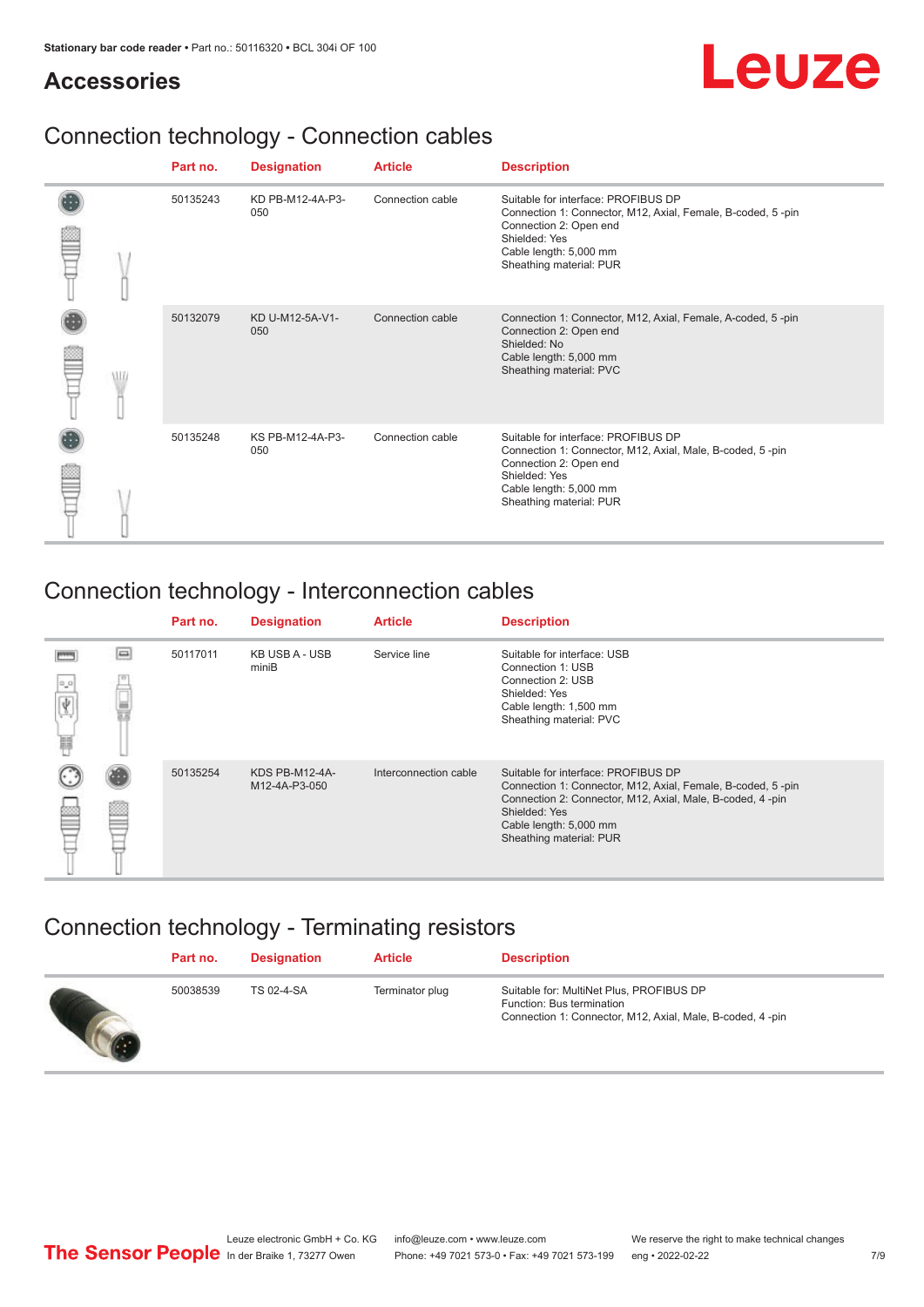#### **Accessories**

## Leuze

## Connection technology - Connection boxes

| Part no.   | <b>Designation</b> | <b>Article</b>  | <b>Description</b>                                                                                                                          |
|------------|--------------------|-----------------|---------------------------------------------------------------------------------------------------------------------------------------------|
| 50116465 * | MK 304             | Connection unit | Suitable for: BCL 304i, BPS 304i<br>Suitable for interface: PROFIBUS DP<br>Number of connections: 4 Piece(s)<br><b>Connection: Terminal</b> |
| 50116470 * | <b>MS 304</b>      | Connection unit | Suitable for: BCL 304i, BPS 304i<br>Suitable for interface: PROFIBUS DP<br>Number of connections: 4 Piece(s)<br>Connection: Connector, M12  |

\* Necessary accessories, please order separately

#### Mounting technology - Mounting brackets

|          | Part no. | <b>Designation</b> | <b>Article</b>  | <b>Description</b>                                                                                                                                                                            |
|----------|----------|--------------------|-----------------|-----------------------------------------------------------------------------------------------------------------------------------------------------------------------------------------------|
| C5<br>ı. | 50121433 | BT 300 W           | Mounting device | Design of mounting device: Angle, L-shape<br>Fastening, at system: Through-hole mounting<br>Mounting bracket, at device: Screw type<br>Type of mounting device: Adjustable<br>Material: Metal |

#### Mounting technology - Rod mounts

| Part no. | <b>Designation</b> | <b>Article</b>  | <b>Description</b>                                                                                                                                                                                                                                                |
|----------|--------------------|-----------------|-------------------------------------------------------------------------------------------------------------------------------------------------------------------------------------------------------------------------------------------------------------------|
| 50121435 | BT 56 - 1          | Mounting device | Functions: Static applications<br>Design of mounting device: Mounting system<br>Fastening, at system: For 12 mm rod, For 14 mm rod, For 16 mm rod<br>Mounting bracket, at device: Clampable<br>Material: Metal<br>Tightening torque of the clamping jaws: $8 N·m$ |

#### Mounting technology - Other

| Part no. | <b>Designation</b> | <b>Article</b>  | <b>Description</b>                                                                                                                                 |
|----------|--------------------|-----------------|----------------------------------------------------------------------------------------------------------------------------------------------------|
| 50124941 | <b>BTU 0300M-W</b> | Mounting device | Fastening, at system: Through-hole mounting<br>Mounting bracket, at device: Clampable, Groove mounting, Suited for M4<br>screws<br>Material: Metal |